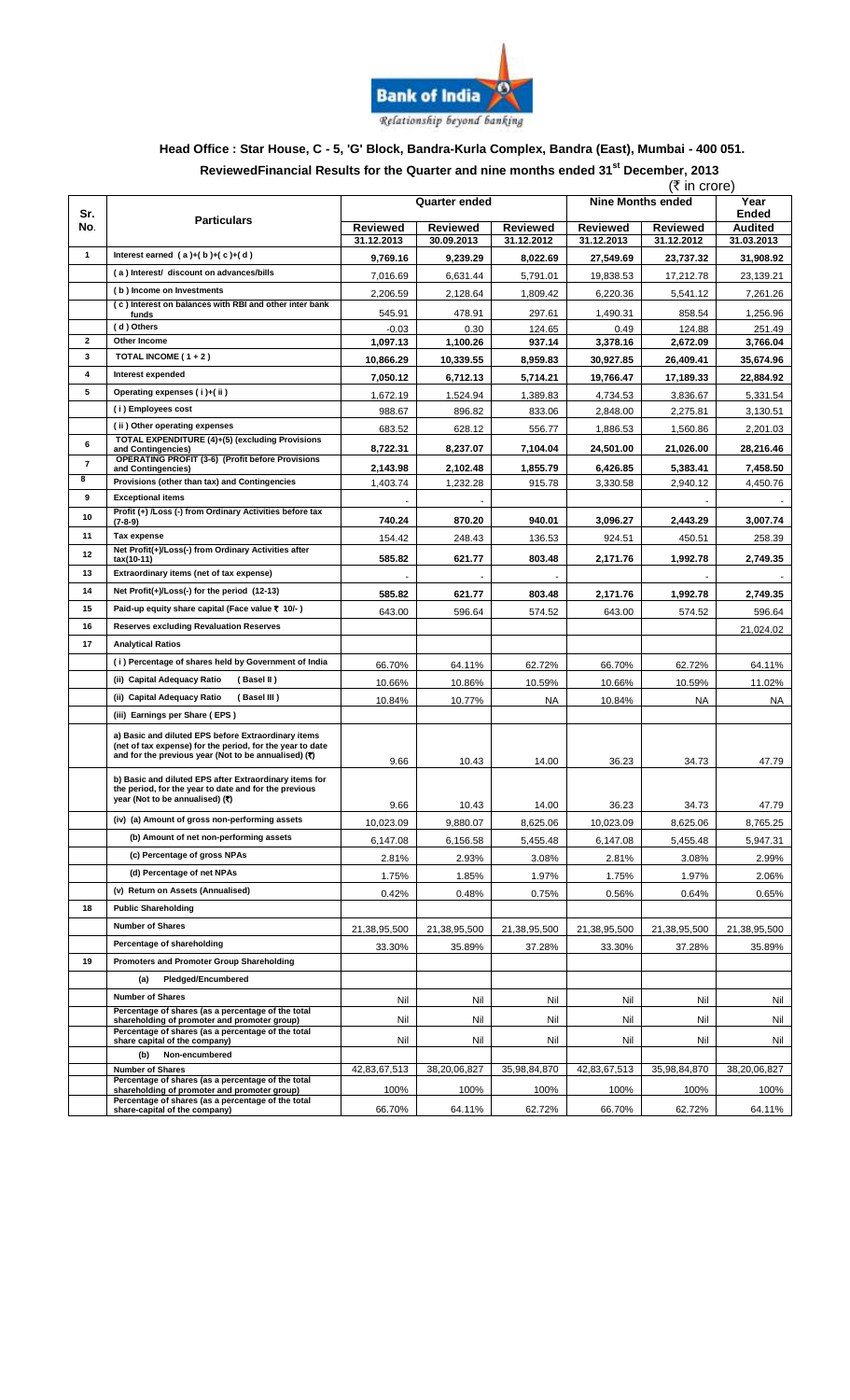### **Segment Information : Part A: Business Segments**

|                                          |                 |                      |                 |                 | (₹ in crore)             | Year                    |
|------------------------------------------|-----------------|----------------------|-----------------|-----------------|--------------------------|-------------------------|
| <b>Particulars</b>                       |                 | <b>Quarter ended</b> |                 |                 | <b>Nine Months ended</b> |                         |
|                                          | <b>Reviewed</b> | <b>Reviewed</b>      | <b>Reviewed</b> | <b>Reviewed</b> | <b>Reviewed</b>          | Ended<br><b>Audited</b> |
|                                          | 31.12.2013      | 30.09.2013           | 31.12.2012      | 31.12.2013      | 31.12.2012               | 31.03.2013              |
| <b>Segment Revenue</b>                   |                 |                      |                 |                 |                          |                         |
| a) Treasury Operations                   | 3,041.10        | 2,838.42             | 2,361.63        | 8,928.84        | 7,135.74                 | 9,567.96                |
| b) Wholesale Banking Operations          | 4,829.73        | 4,966.83             | 3,843.08        | 13,992.27       | 11,782.91                | 15,808.70               |
| c) Retail Banking Operations             | 2,971.46        | 2,546.74             | 2,651.70        | 8,008.61        | 7,433.00                 | 10,117.94               |
| d) Unallocated                           | 37.18           | 0.21                 | 127.32          | 38.53           | 128.10                   | 266.71                  |
| Total                                    | 10,879.47       | 10,352.20            | 8,983.73        | 30,968.25       | 26,479.75                | 35,761.31               |
| Less: Inter Segment Revenue              | 13.18           | 12.65                | 23.90           | 40.40           | 70.34                    | 86.35                   |
| <b>Income from Operations</b>            | 10,866.29       | 10,339.55            | 8,959.83        | 30,927.85       | 26,409.41                | 35,674.96               |
| <b>Segment Results</b>                   |                 |                      |                 |                 |                          |                         |
| a) Treasury Operations                   | 296.19          | 316.43               | 270.06          | 1,735.65        | 1,009.37                 | 1,120.98                |
| b) Wholesale Banking Operations          | (187.34)        | 542.00               | 104.74          | 615.70          | 840.30                   | 897.31                  |
| c) Retail Banking Operations             | 785.80          | 159.68               | 572.21          | 1,182.00        | 816.77                   | 1,212.47                |
| d) Unallocated                           | (154.39)        | (147.91)             | (7.00)          | (437.08)        | (223.15)                 | (223.02)                |
| Total                                    | 740.24          | 870.20               | 940.01          | 3,096.27        | 2,443.29                 | 3,007.74                |
| Less : i) Other Un-allocable expenditure |                 |                      |                 |                 |                          |                         |
| ii) Un-allocable income                  |                 |                      |                 |                 |                          |                         |
| <b>Total Profit Before Tax</b>           | 740.24          | 870.20               | 940.01          | 3,096.27        | 2,443.29                 | 3,007.74                |
| <b>Provision for Tax</b>                 | 154.42          | 248.43               | 136.53          | 924.51          | 450.51                   | 258.39                  |
| <b>Net Profit</b>                        | 585.82          | 621.77               | 803.48          | 2,171.76        | 1,992.78                 | 2,749.35                |
| <b>Segment Assets</b>                    |                 |                      |                 |                 |                          |                         |
| a) Treasury Operations                   | 160547.10       | 1,55,167.05          | 1,21,980.19     | 160547.10       | 1,21,980.19              | 1,42,167.18             |
| b) Wholesale Banking Operations          | 282338.91       | 2,66,957.61          | 2,11,184.35     | 282338.91       | 2,11,184.35              | 2,23,015.31             |
| c) Retail Banking Operations             | 85454.24        | 83,125.61            | 75,609.12       | 85454.24        | 75,609.12                | 78,291.64               |
| c) Unallocated                           | 8151.79         | 7,792.13             | 7,192.39        | 8151.79         | 7,192.39                 | 9,128.59                |
| Total                                    | 5,36,492.04     | 5,13,042.40          | 4,15,966.05     | 5,36,492.04     | 4,15,966.05              | 4,52,602.72             |
| <b>Segment Liabilities</b>               |                 |                      |                 |                 |                          |                         |
| a) Treasury Operations                   | 1,52376.28      | 1,47,587.91          | 1,15,463.78     | 1,52376.28      | 1,15,463.78              | 1,35,823.60             |
| b) Wholesale Banking Operations          | 2,68861.58      | 2,54,211.04          | 2,00,139.17     | 2,68861.58      | 2,00,139.17              | 2,13,080.56             |
| c) Retail Banking Operations             | 80976.05        | 79,055.85            | 71,570.26       | 80976.05        | 71,570.26                | 74,860.17               |
| c) Unallocated                           | 6,962.94        | 5,904.66             | 5,519.91        | 6,962.94        | 5,519.91                 | 4,920.23                |
| Total                                    | 5,09176.85      | 4,86,759.46          | 3,92,693.12     | 5,09176.85      | 3,92,693.12              | 4,28,684.56             |
| <b>Capital Employed</b>                  |                 |                      |                 |                 |                          |                         |
| (Segment Assets - Segment Liabilities)   |                 |                      |                 |                 |                          |                         |
| a) Treasury Operations                   | 8,170.82        | 7,579.14             | 6,516.41        | 8,170.82        | 6,516.41                 | 6,343.58                |
| b) Wholesale Banking Operations          | 13,477.33       | 12,746.57            | 11,045.18       | 13,477.33       | 11,045.18                | 9,934.75                |
| c) Retail Banking Operations             | 4,478.19        | 4,069.76             | 4,038.86        | 4,478.19        | 4,038.86                 | 3,431.47                |
| c) Unallocated                           | 1,188.85        | 1,887.47             | 1,672.48        | 1,188.85        | 1,672.48                 | 4,208.36                |
| Total                                    | 27,315.19       | 26,282.94            | 23,272.93       | 27,315.19       | 23,272.93                | 23,918.16               |

# **Part B: Geographical Segments**

| <b>Particulars</b> |                 | Quarter ended   |                 |                 | <b>Nine Months ended</b> |                |
|--------------------|-----------------|-----------------|-----------------|-----------------|--------------------------|----------------|
|                    | <b>Reviewed</b> | <b>Reviewed</b> | <b>Reviewed</b> | <b>Reviewed</b> | <b>Reviewed</b>          | <b>Audited</b> |
|                    | 31.12.2013      | 30.09.2013      | 31.12.2012      | 31.12.2013      | 31.12.2012               | 31.03.2013     |
| Revenue            |                 |                 |                 |                 |                          |                |
| Domestic           | 9,691.75        | 9,289.22        | 8,064.85        | 27,757.05       | 23,554.93                | 31,877.04      |
| International      | 1,174.54        | 1.050.33        | 894.98          | 3.170.80        | 2.854.48                 | 3,797.92       |
| Total              | 10,866.29       | 10,339.55       | 8,959.83        | 30,927.85       | 26.409.41                | 35,674.96      |
| <b>Assets</b>      |                 |                 |                 |                 |                          |                |
| Domestic           | 3,78,729.08     | 3,73,066.96     | 3,06,866.82     | 3,78,729.08     | 3,06,866.82              | 3,38,278.45    |
| International      | 1,57,762.96     | 1,39,975.44     | 1,09,099.23     | 1,57,762.96     | 1,09,099.23              | 1,14,324.27    |
| Total              | 5,36,492.04     | 5,13,042.40     | 4,15,966.05     | 5,36,492.04     | 4,15,966.05              | 4,52,602.72    |

Note: There are no significant Other Banking Operations carried on by the Bank.

- **Allocations of costs:**<br>a) Expenses dire a) Expenses directly attributable to particular segment are allocated to the relative segment.<br>b) Expenses not directly attributable to specific segment are allocated in proportion to numbe
- Expenses not directly attributable to specific segment are allocated in proportion to number of employees/business managed.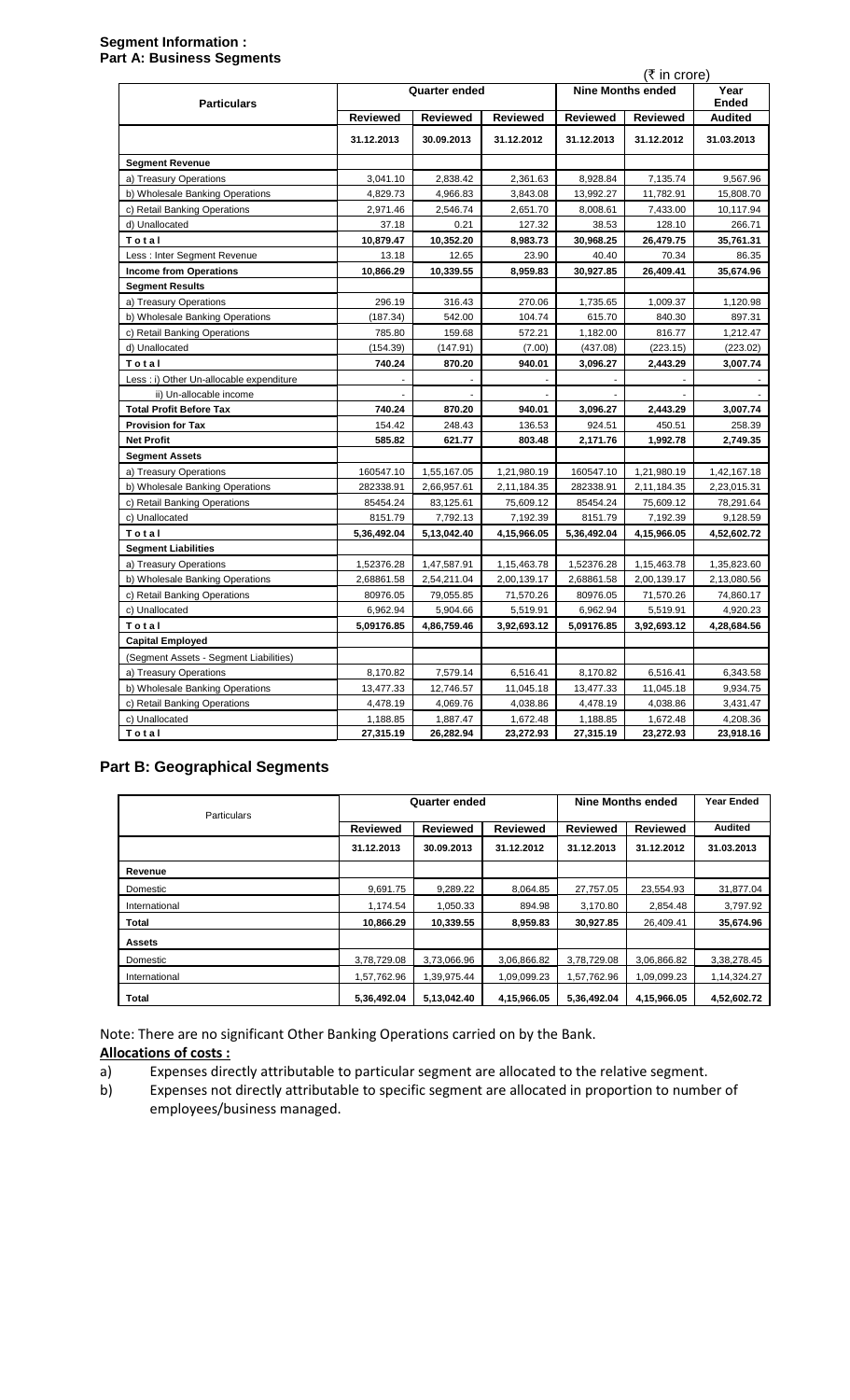### **SUMMARISED BALANCE SHEET**

|                                                | (₹in crores)              |                           |  |  |
|------------------------------------------------|---------------------------|---------------------------|--|--|
|                                                | As at                     | As at                     |  |  |
| <b>Particulars</b>                             | 31 <sup>st</sup> December | 31 <sup>st</sup> December |  |  |
|                                                | 2013                      | 2012                      |  |  |
|                                                | (Reviewed)                | (Reviewed)                |  |  |
|                                                |                           |                           |  |  |
| <b>CAPITAL AND LIABILITIES</b>                 |                           |                           |  |  |
| Capital                                        | 643.00                    | 574.52                    |  |  |
| <b>Reserves and Surplus</b>                    | 26,672.19                 | 22,698.41                 |  |  |
| <b>Deposits</b>                                | 4,54,139.92               | 3,49,117.09               |  |  |
| <b>Borrowings</b>                              | 40,545.32                 | 28,686.19                 |  |  |
| Other Liabilities and provisions               | 14,491.61                 | 14,889.84                 |  |  |
| <b>TOTAL</b>                                   | 5,36,492.04               | 4,15,966.05               |  |  |
|                                                |                           |                           |  |  |
| <b>ASSETS</b>                                  |                           |                           |  |  |
| Cash and balances with Reserve Bank of India   | 21,406.37                 | 17,940.14                 |  |  |
| Balances with bank and money at call and short |                           | 22,579.63                 |  |  |
| notice                                         | 39,661.68                 |                           |  |  |
| Investments                                    | 1,08,253.48               | 86,082.70                 |  |  |
| Advances                                       | 3,51,724.85               | 2,76,486.36               |  |  |
| <b>Fixed Assets</b>                            | 2,975.32                  | 2,853.49                  |  |  |
| <b>Other Assets</b>                            | 12,470.34                 | 10,023.73                 |  |  |
| <b>TOTAL</b>                                   | 5,36,492.04               | 4,15,966.05               |  |  |

## **NOTES:**

- 1. The financial results for the quarter/nine months' ended 31st December, 2013 (period) have been arrived at on the basis of the same accounting policies as those followed in the preceding financial year ended 31st March, 2013 except for provision of net depreciation as per RBI Circular as given in note 6 below.
- 2. The above financial results have been approved by the Board of Directors at its meeting held on 30th January, 2014 and have been subjected to Limited Review by the Statutory Central Auditors of the Bank.
- 3. The financial results for the quarter/period ended 31<sup>st</sup> December, 2013 have been arrived at after considering extant guidelines of Reserve Bank of India (RBI) on Prudential norms for Income Recognition, Asset Classification and Provisioning and providing for other usual and necessary provisions including employees benefits on estimated basis.
- 4. In accordance with the RBI circular no.DBOD.BP.BC.80/21.04.018/2010-11dated 09.02.2011:
	- ₹331.83croresfor the period including ₹110.61crores for the quarter has been charged to the Profit & Loss Account on proportionate basis towards additional liability of ₹2212.15crores (being amortised over 5 years beginning from 31.03.2011) on account of reopening of pension option for existing employees who had not opted for pension earlier calculated on actuarial basis. The balance amount of ₹553.05croresis being carried forward to be charged to Profit & Loss Account for future periods.
	- $\text{\textsterling}64.35$  crores for the period including  $\text{\textsterling}21.45$ crores for the quarter has been charged to the Profit & Loss Account during the quarter on proportionate basis towards additional liability of `428.96crores (being amortised over 5 years beginning from 31.03.2011) on account of the enhancement of gratuity limits in Payment of Gratuity Act, 1972. The balance amount of  $\text{\texttt{[107.22}c}$  roresis being carried forward to be charged to Profit & Loss Account for future periods.